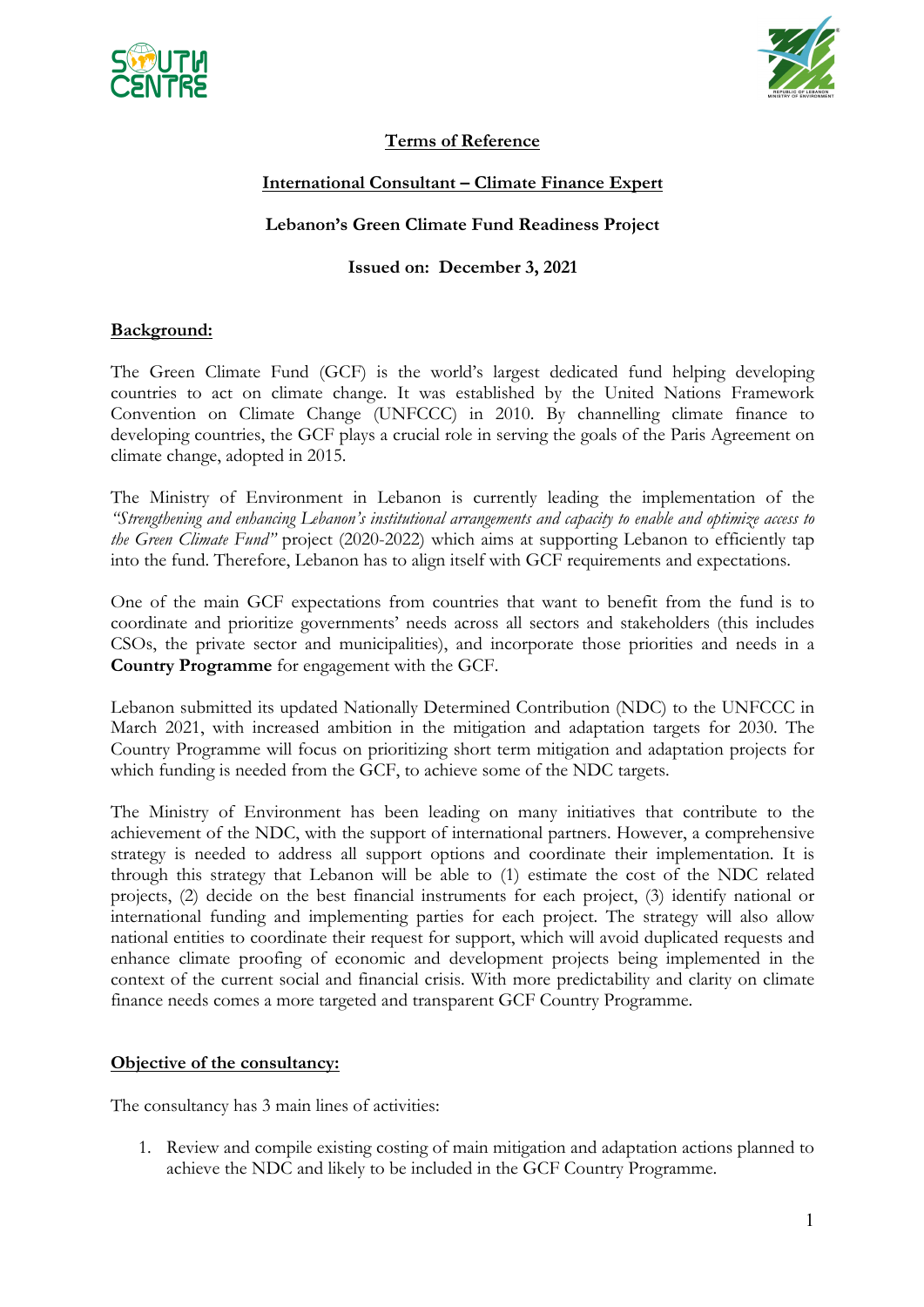



- 2. Identify mitigation and adaptation projects likely to be GCF bankable, and develop concept notes as per GCF guidelines.
- 3. Develop options for investment opportunities to implement the mitigation and adaptation actions likely to be included in the GCF Country Programme. This entails identification of the most fit financial instrument and source of funding (public, private, domestic, international) and elaboration on risks and barriers to implementing investment opportunities under the Country Programme.

# **General Terms:**

- The International Climate Finance Expert will be engaged in a fixed- price consultancy contract for a 6 month duration.
- The selected candidate will work under the direct supervision of the National Technical Coordinator at the Ministry of Environment, and the oversight of the Coordinator of the Sustainable Development and Climate Change Programme of the South Centre.

# **Qualifications, Experience and Skills:**

## Education:

- Advanced University Degree (Master's degree or equivalent; PhD an asset) in Economics, Public Financial Management, Environmental Science, Law, or related fields of study. Background in other areas may be considered based on experience and performance in previous positions.

# Experience:

- A minimum of 7 years of progressively responsible relevant experience in international development, economic development and sustainable development with focus on public and/or climate finance, climate change/sustainable development institutional and policy issues;
- Exposure to macroeconomics and fiscal policies.
- Good understanding of Lebanon's environment and development issues.
- Proven ability to network and develop partnerships across a range of stakeholders and manage complex multi-stakeholder strategies and plans.
- Preferred experience in relationship management with senior leaders and high-level audiences.
- Experience working with government stakeholders in national and/or regional policy as well as understanding of GCF requirements for full size project development.
- Experience across multiple contexts, and an understanding of international policy debates and challenges in finance and economics.

#### Language and Other skills:

- Fluency in both spoken and written Arabic and English (working language);
- Knowledge of French is an asset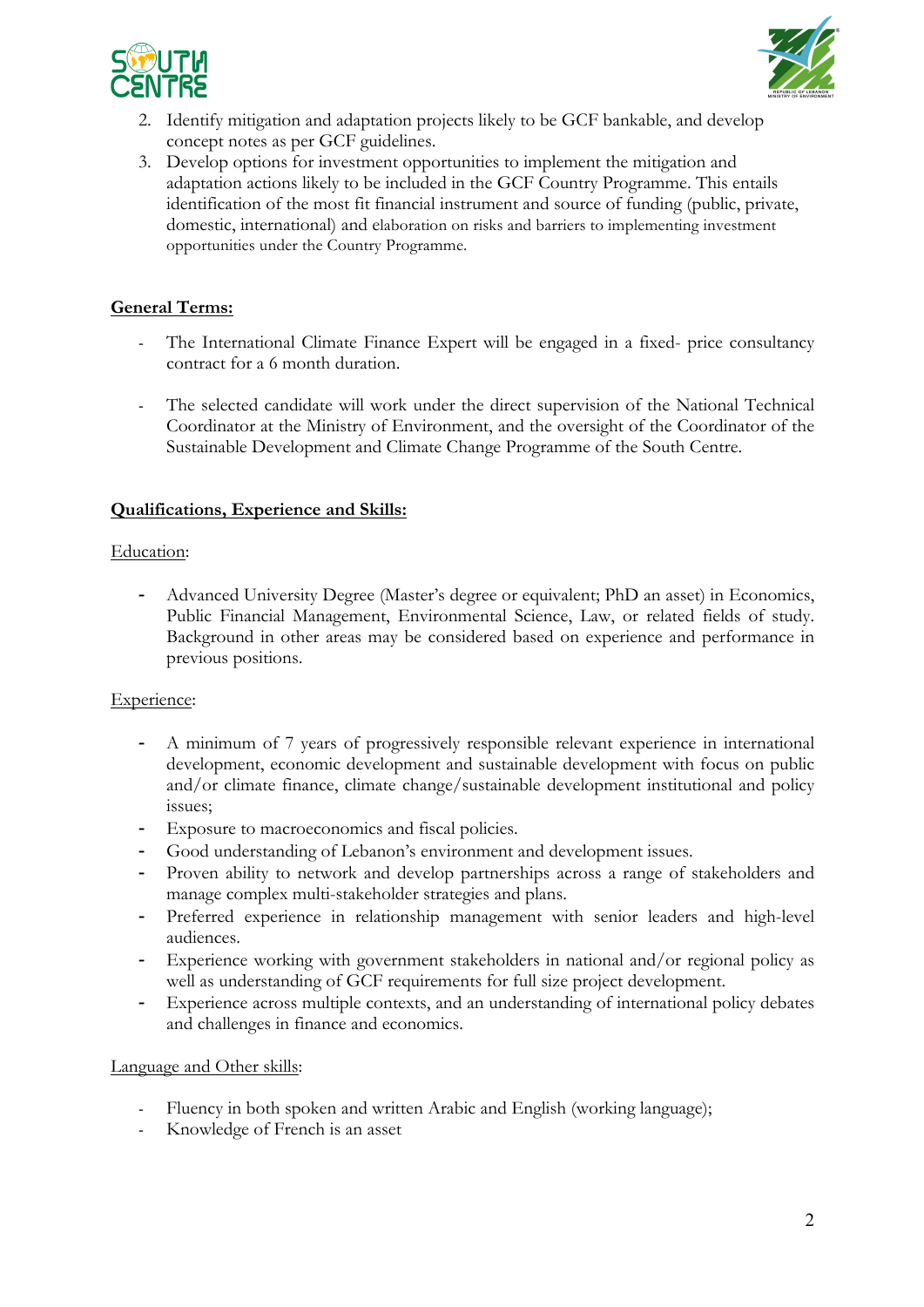



Under the supervision of the National Technical Coordinator at the Ministry of Environment, the consultant shall carry out the below tasks. The Project Management Unit (PMU) will provide backstopping support with necessary information and data, which it can access from different consultancy services for the project. The following tasks will be performed:

## **Task 1: Review and compile existing costing of main mitigation and adaptation actions planned to achieve the NDC and likely to be included in the GCF Country Programme**

- 1. Review NDC baseline and projection model and identify main mitigation and adaptation projects needed to implement NDC targets, in close cooperation with the Climate Change team at the Ministry of Environment.
- 2. Review the climate proofing methodology developed by the Climate Change team at the Ministry of Environment.
- 3. Review pipeline of potential GCF projects being discussed for implementation in Lebanon.
- 4. Complete desk research and gather data on the existing published<sup>1</sup> and unpublished<sup>2</sup> costing and estimations of those mitigation and adaptation projects. Research should cover costing and estimations of details including but not limited to geographical coverage, implementation timeframe, stakeholders involved, status of project initiation and implementation, project specifications, challenges and barriers identified, etc.
- 5. Fine tune and adjust costing and estimations as needed through calculations, research, consultations or any other tool. Fine tuning and adjustments may include updating rates and prices, filling a data gap, modifying assumptions etc.
- 6. For each project, document the scope of costing, the gaps/conflicts in costing data and estimations, the stakeholders involved (project owners, funders, partners, influencers etc.), the history and status of implementation, and all the items necessary for the completion of infrastructure related costs. This entails creating and completing a user and reader friendly data base.
- 7. For each project, apply climate proofing methodology lens to identify potential double counting areas.
- 8. Provide preliminary classification of mitigation and adaptation projects using rough estimates of CO2 abatement per \$ invested or number of people with increased resilience per \$ invested. Other indicators may be adopted in mutual understanding with the climate change office.
- 9. Provide recommendations for further work to improve costing estimations.
- 10. Throughout the process, the consultant shall ensure ownership and inclusivity of relevant stakeholders.

## **Task 2: Identify mitigation and adaptation projects likely to be GCF bankable, and develop concept notes as per GCF guidelines.**

- 1. From the database compiled in task 1, select in coordination with the climate change office and in consultation with stakeholders, 4 projects that have the potential to be funded through the GCF.
- 2. Develop 4 concept notes for these projects using GCF templates and guidelines.

 $1$  Documents to be considered include but are not limited to:

IRENA, 2020. Renewable Energy Outlook: Lebanon

UNDP, 2017. Lebanon: Derisking Renewable Energy Investment

Government of Lebanon, 2018. Capital Investment Program, CEDRE

MoEW/UNDP/SODEL, 2017. Cost Benefit Analysis for the Use of Natural Gas and Other Low Carbon Fuels in the Transport Sector in Lebanon

MoEW/UNDP/SODEL, 2018. Sustainable Oil and Gas Development In Lebanon Transport Sector Bus Study World Bank, Greater Beirut Public Transport Project

 $2$  The project management unit will share with the consultants 3 unpublished documents with relevant information.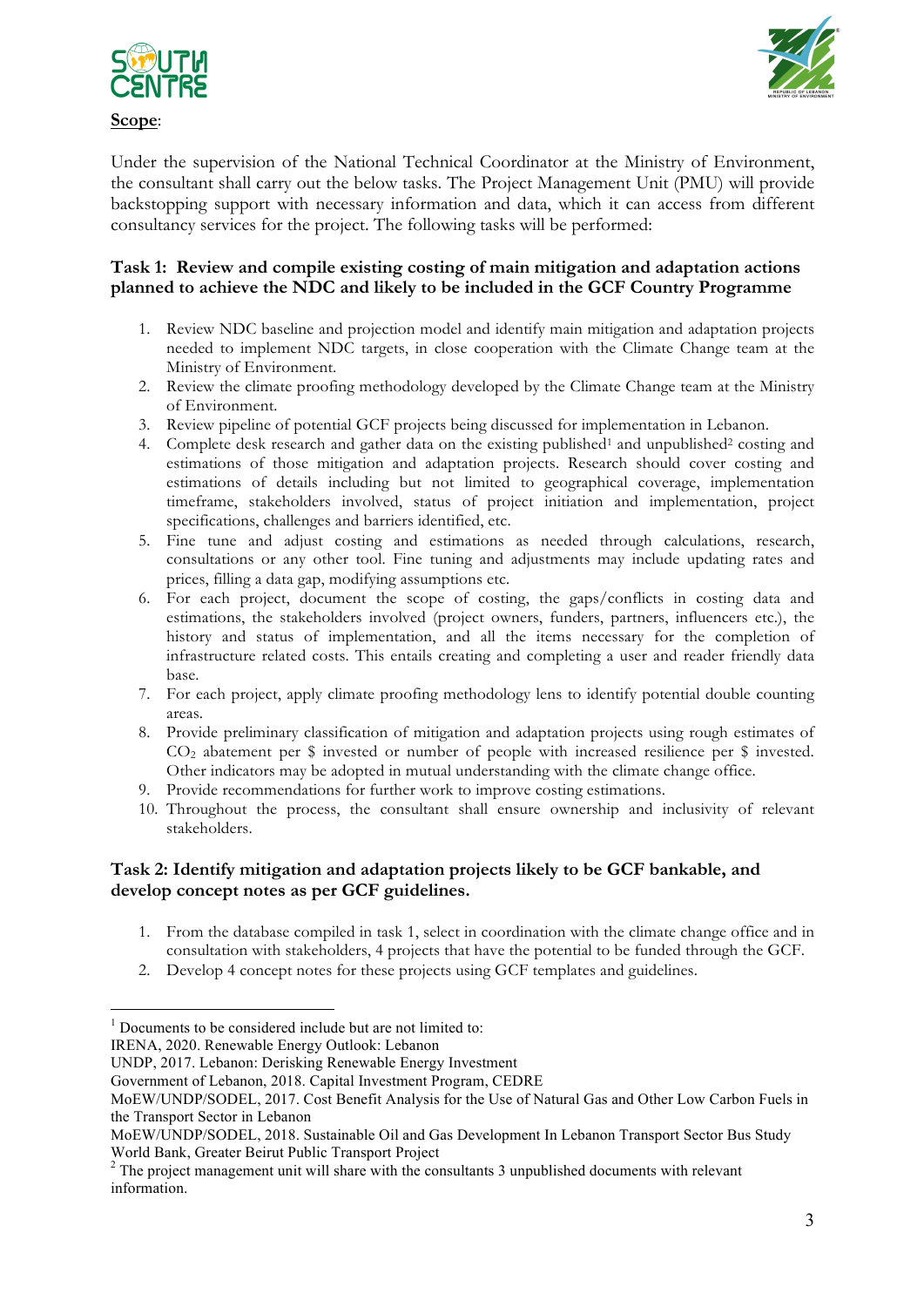



3. Throughout the process, the consultant shall ensure ownership and inclusivity of relevant stakeholders.

**Task 3: Develop options for investment opportunities to implement the mitigation and adaptation actions likely to be included in the GCF Country Programme. This entails identification of the most fit financial instrument and source of funding (public, private, domestic, international) and elaboration on risks and barriers to implementing investment opportunities under the Country Programme.**

- 1. Consider all financing instruments applicable to the projects selected in task 2, including bonds, de-risking, guarantees, debt, equity, grants, loans, tax incentives, cooperative mechanism under Article 6 of the Paris Agreement, etc. In addition, the climate proofing methodology developed by the Ministry of Environment under the UNDP Climate Promise should be considered and included as a maintainable practice to ensure development and infrastructure projects reduce greenhouse gas emissions and increase resilience against climate change impacts.
- 2. Based on consultations and analysis, link each project to appropriate financing instruments, and identify source of financing (public, private, national, international). The consultant is required to be as specific as possible, i.e. naming entities and potential investors, listing which elements of each project are linked to which instrument, specifying amounts etc.
- 3. For each project, analyse:
	- a. Institutional coordination needs to monitor and assess implementation
	- b. The technical and institutional capacity of the Ministry of Environment (Nationally Designated Authority to the GCF) and the Government of Lebanon to mobilize and scale up climate finance for the project
	- c. The efficiency of institutional climate finance flows for each financing instrument and corresponding entity.
	- d. The enabling legal and economic framework that would enhance private sector engagement in projects listed in task 2.
- 4. Co-organize and co-moderate a stakeholder workshop in close collaboration with the Project Management Team, to disseminate results and collect feedback. *Should the workshop entail in person presence of the consultant, expenses will be covered by the project and are not to be included in the financial offer*.
- 5. Throughout the process, the consultant shall ensure ownership and inclusivity of relevant stakeholders, and shall take into consideration exiting financing mechanisms and expand on opportunities identified therein.

# **Mode of work:**

- Work implies frequent interaction with the Project Management Unit (PMU).
- Work also entails consultations with officials at Ministry of Environment and other line ministries, and other stakeholders within Lebanon, other consultants under the project, and the staff of the South Centre, as appropriate.

#### **Results expected**:

Task 1 (40%):

Database of compiled projects with costing related information, including accompanying explanations and recommendations

Task 2 (30%)

- 4 GCF project concept notes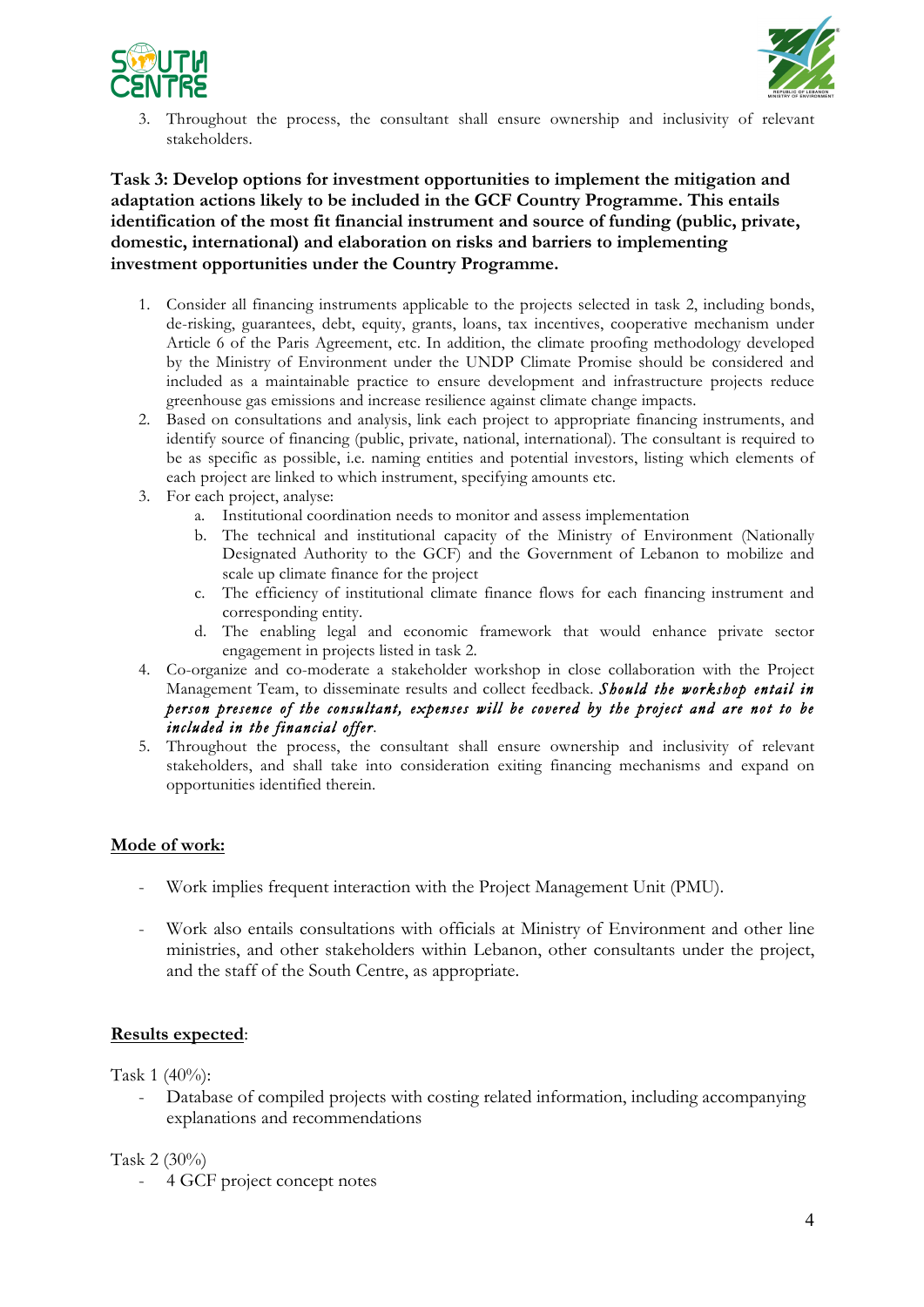



Task 3 (30%):

- Report on financial instruments
- Participation in workshop preparation and moderation

## **Timeframe of service delivery:**

| Deliverable                   | Deadline            | Remuneration |
|-------------------------------|---------------------|--------------|
| Outputs related to task 1     | months<br>from      | 40%          |
|                               | contract signature  |              |
| Outputs related to task 2     | months<br>from      | 30%          |
|                               | contract signature  |              |
| Outputs related to task $3^*$ | months<br>from<br>6 | 30%          |
|                               | contract signature  |              |

\* The consultant shall submit a written report to the South Centre to the end of the consultancy summarizing the activities carried on during the lifetime of the consultancy. The report shall include all backup documents of the main outcomes.

#### **Contract type and Remuneration:**

The International Climate Finance Expert will be engaged in a fixed- price consultancy contract for a 6 month duration. Once selected, a Special Services Agreement (SSA) will be signed with the awarded consultant in accordance with the regulations in force for the South Centre for such Special Services Agreements.

#### **Selection Process:**

Application should be sent in English at applications@southcentre.int (stating 'Climate Finance Expert – Lebanon' in the subject) no later than CET 24.00 hrs. on **21 December 2021**.

Application should include:

- A Curriculum Vitae describing previously accomplished work related to institutional arrangements and/or analysis of environmental processes in the Global South;
- Cover letter with indication of availability;
- Detailed financial proposal.

Copies of qualifications, previous employment certificates, publications etc. should not be sent with the application. These may be requested at a later stage.

Only short-listed candidates would appear for an interview. Only successful candidates shall be contacted and thus candidates are kindly requested to refrain from enquiring about progress of their application.

The selected candidate is expected to take up the assignment by **17 January 2022**.